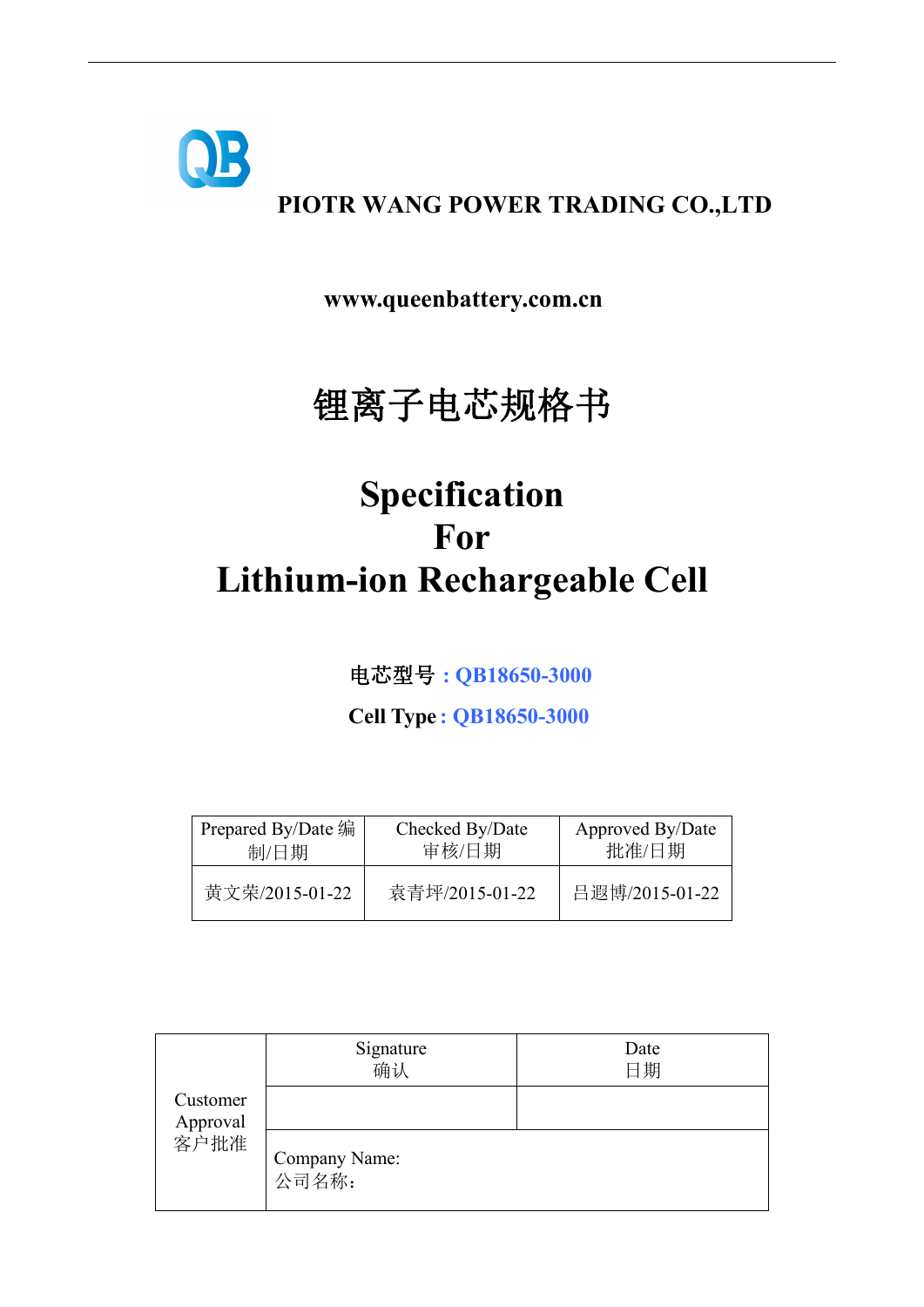Company Stamp: 客户印章: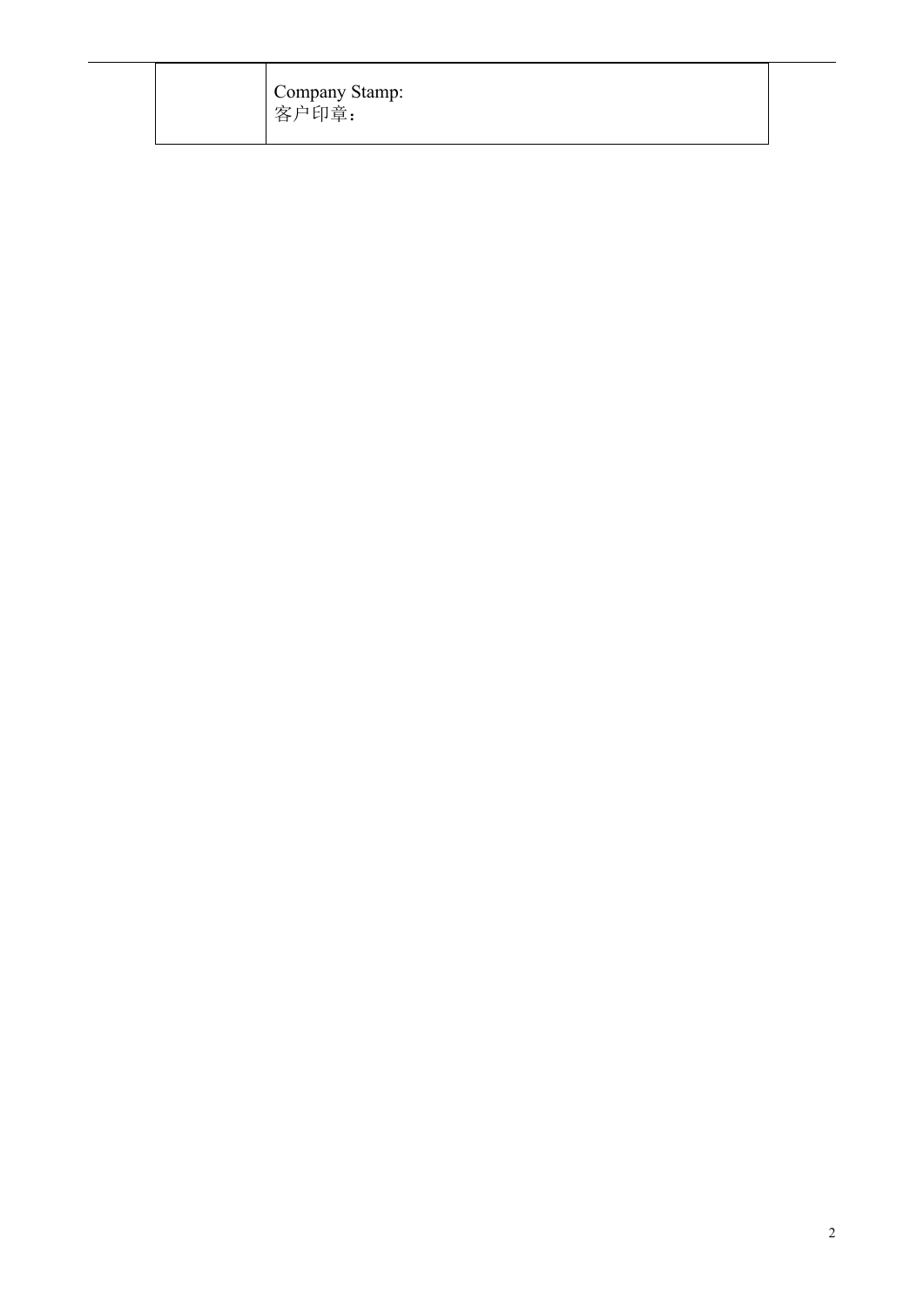| Serial<br>Number<br>序列号 | Change<br>item<br>修改项目 | Change Content<br>修改内容 | 修改人<br><b>PIC</b> | 修改日期<br>Date |
|-------------------------|------------------------|------------------------|-------------------|--------------|
| A/00                    | 无                      | 初次发行                   | 黄文荣               | 2015.1.29    |
|                         |                        |                        |                   |              |
|                         |                        |                        |                   |              |
|                         |                        |                        |                   |              |
|                         |                        |                        |                   |              |
|                         |                        |                        |                   |              |
|                         |                        |                        |                   |              |
|                         |                        |                        |                   |              |
|                         |                        |                        |                   |              |
|                         |                        |                        |                   |              |
|                         |                        |                        |                   |              |
|                         |                        |                        |                   |              |
|                         |                        |                        |                   |              |
|                         |                        |                        |                   |              |
|                         |                        |                        |                   |              |
|                         |                        |                        |                   |              |
|                         |                        |                        |                   |              |
|                         |                        |                        |                   |              |
|                         |                        |                        |                   |              |
|                         |                        |                        |                   |              |
|                         |                        |                        |                   |              |

| <b>Service Control</b><br>规格<br>・死ー<br>--<br>$-11$<br>・マンパリ | DH-014<br>$DS_{-1}$<br>. . | س اا<br>. .<br>- 71<br>历义.<br>ZD | A/<br>. . | $  -$<br>$-1$<br>Π /π L<br>$\sim$<br>$\sim$ | $\sim$ $\mu$<br>`<br>- - - - |
|-------------------------------------------------------------|----------------------------|----------------------------------|-----------|---------------------------------------------|------------------------------|
|                                                             |                            |                                  |           |                                             |                              |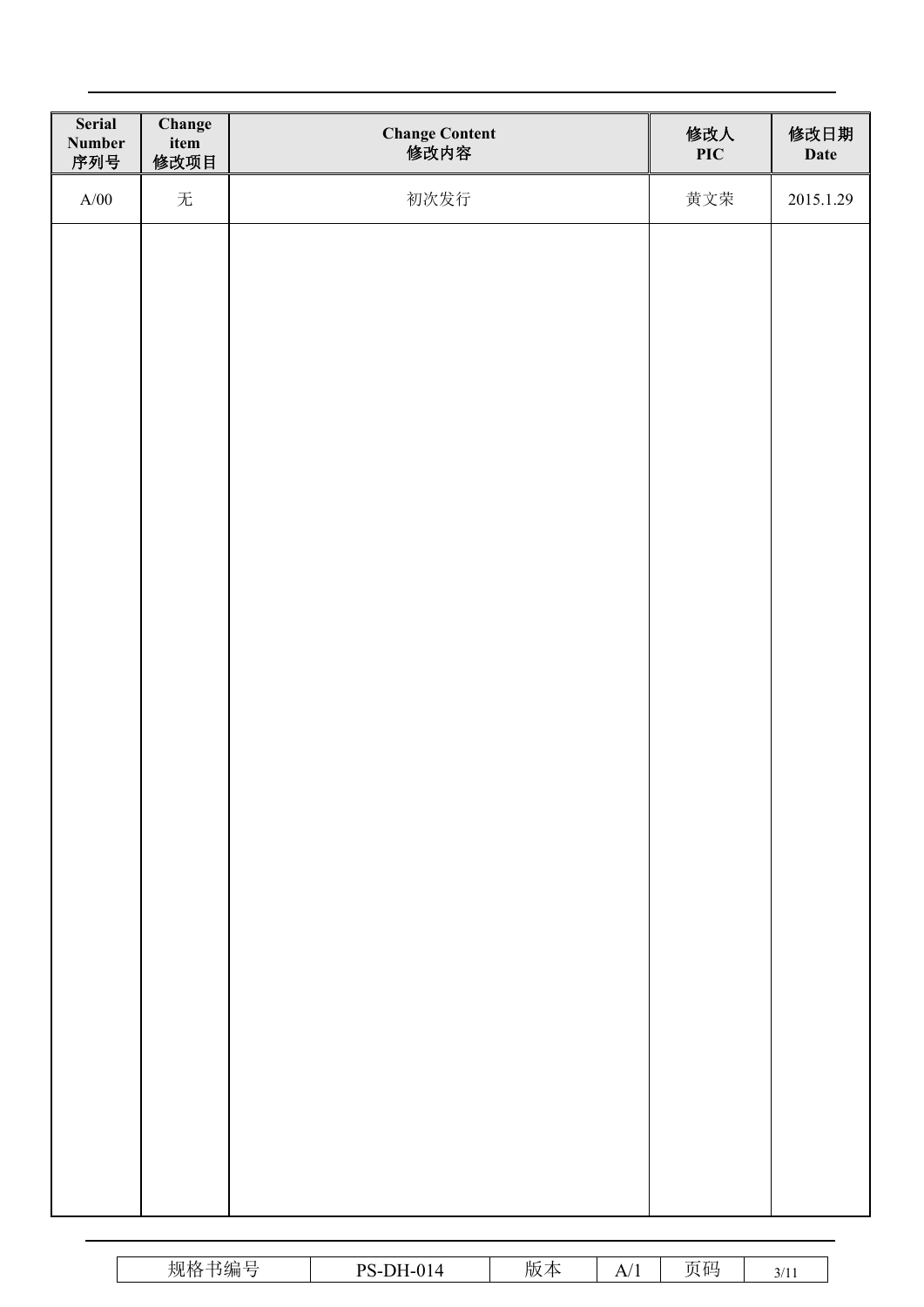## 1 **Preface** 前言

This specification describes the type and size, performance, technical characteristics, warning and caution of the lithium ion rechargeable cell. The specification only applies to QB18650-3000 cell supplied by PIOTR WANG POWER TRADING CO.,LTD

本标准描述了圆柱型锂离子电芯的外型尺寸、特性、技术要求及注意事项。本标准适用于皮特王能 源贸易有限公司生产的圆柱型 QB18650-3000 锂离子电芯。

#### **2 Description and model** 电芯说明及型号

**Description:** Cylindrical Li-ion rechargeable cell

圆柱锂离子二次电芯

#### **Model:** QB18650-3000mAh

型号: QB8650-3000mAh

### **3 Cell specification** 电芯基本特性

| $\sim$ . Specification $\sim$ 6 $\sim$ 4 $\sim$ 19 |                                                                                                         |  |
|----------------------------------------------------|---------------------------------------------------------------------------------------------------------|--|
| <b>ITEM</b><br>项目                                  | <b>SPECIFICATION</b><br>特性                                                                              |  |
| Normal capacity<br>标称容量                            | 3000mAh (0.2C)                                                                                          |  |
| Minimum capacity<br>最小容量                           | 2950mAh (0.2C)<br>(Discharge the cell from 4.2V to 2.75V by 0.2C current)<br>(电芯以 0.2C 从 4.2V 放电至 2.5V) |  |
| Normal voltage<br>标称电压                             | 3.7V                                                                                                    |  |
| Charging voltage<br>充电电压                           | $4.2 \pm 0.05$ V                                                                                        |  |
| Discharge ending voltage<br>放电终止电压                 | $2.5 \pm 0.05$ V                                                                                        |  |
| Standard charging and discharge current<br>标准充放电电流 | 0.5C(1500 mA)                                                                                           |  |
| Max charge current<br>最大充电电流                       | $0.5C(T\geq 15^{\circ}C)$<br>$1C(15^{\circ}C > T \geq 0^{\circ}C)$                                      |  |
| Max discharge current<br>最大放电电流                    | $3.0A(20^{\circ}\text{C} > T \ge 0^{\circ}\text{C})$<br>$6.0A(60^{\circ}C > T \ge 20^{\circ}C)$         |  |
| Internal resistance<br>内阻                          | $\leq 40$ m $\Omega$ (AC Impedance, 1000 Hz)                                                            |  |
| Cell dimension<br>电芯尺寸                             | 最大高度: 65.1mm<br>Height: 65.1m Max<br>Diameter : 18. 4mm Max<br>最大直径: 18.4 mm                            |  |
| Operating temperature<br>使用环境温度                    | Charge:0~45℃ (充电时: 0~45℃)<br>Discharge:-20~60℃(放电时: -20~60℃)                                            |  |
| Storage Temperature<br>存储环境温度                      | 1 month: -20~60℃ (1月内: -20~60℃)<br>3 months: -20~45℃ (3月内: -20~45℃)<br>1 year: -20~20℃ (1年内: -20~20℃)   |  |

| ⊦n ∔⁄z<br>$-$<br>۱L٢<br>強<br>and the con-<br>DC<br>$^{\sim}$<br>$\mathbf{r}$<br>. 但<br>- 113<br>放平<br>4/11<br>,⊢<br>A/<br>人儿几个<br>---<br>-- |
|---------------------------------------------------------------------------------------------------------------------------------------------|
|---------------------------------------------------------------------------------------------------------------------------------------------|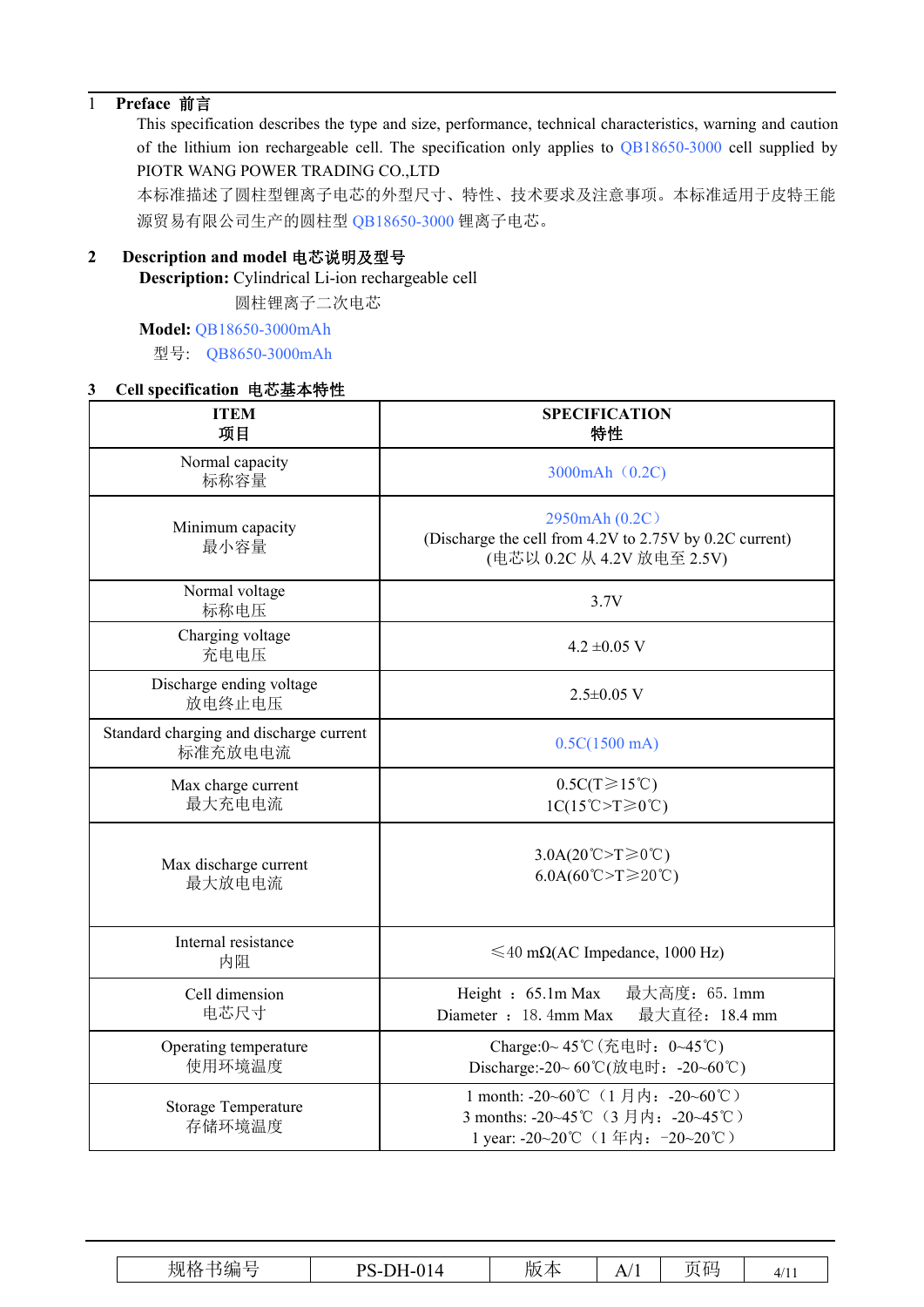#### **4 Size and Appearances** 尺寸及外观

#### **4.1 Cell size** 电芯尺寸

Diameter(直径): 18.3±0.2mm(Max.18.5mm) Height (高度):64.9±0.25mm(Max.65.1mm) Cell physical dimension listed in Figure 1(unit: mm). 电芯尺寸示意图如图 1 所示(单位: mm)。



#### **4.2 Cell appearances** 电芯外观

There shall be no such defects as deep scratch,crack,rust,descoloration or leakage,which may adverasely affect the commercial value of the cell.

电池外表面清洁,无电解液泄露,无明显的花痕迹机械损伤,无变形,无影响电池价值的其他外观 缺陷。

#### **5 Technical characteristics** 技术要求

#### **5.1 Cell testing conditions** 电芯试验环境

Unless otherwise specified, all tests stated according to following: 除非有特殊说明,所有测试的环境条件要求如下:

| Temperature    | 温 | 度: 25±2.5℃     |
|----------------|---|----------------|
| Humidity range |   | 湿度范围 : 45%~85% |

#### **5.2 Requirement of the testing equipment** 测量仪表要求

Voltage meter: The voltage tester internal resistance is  $\geq 10$  K $\Omega$ /V

电压仪表要求: 测量电压的仪表内阻不小于 10KΩ/V

Temperature meter: The precision is ≤0.5℃

温度仪表要求:测量温度的仪表精度不低于 0.5℃

| $  -$<br>-<br>ገH-014<br>DC<br>AЦ<br>贝。<br>$-11$<br>$\Lambda$<br>放平<br>- ∟ו∪-י<br>-11-<br>$\mathbf{v}$<br>. .<br>$\mathcal{L}$ is the set of $\mathcal{L}$ |
|-----------------------------------------------------------------------------------------------------------------------------------------------------------|
|-----------------------------------------------------------------------------------------------------------------------------------------------------------|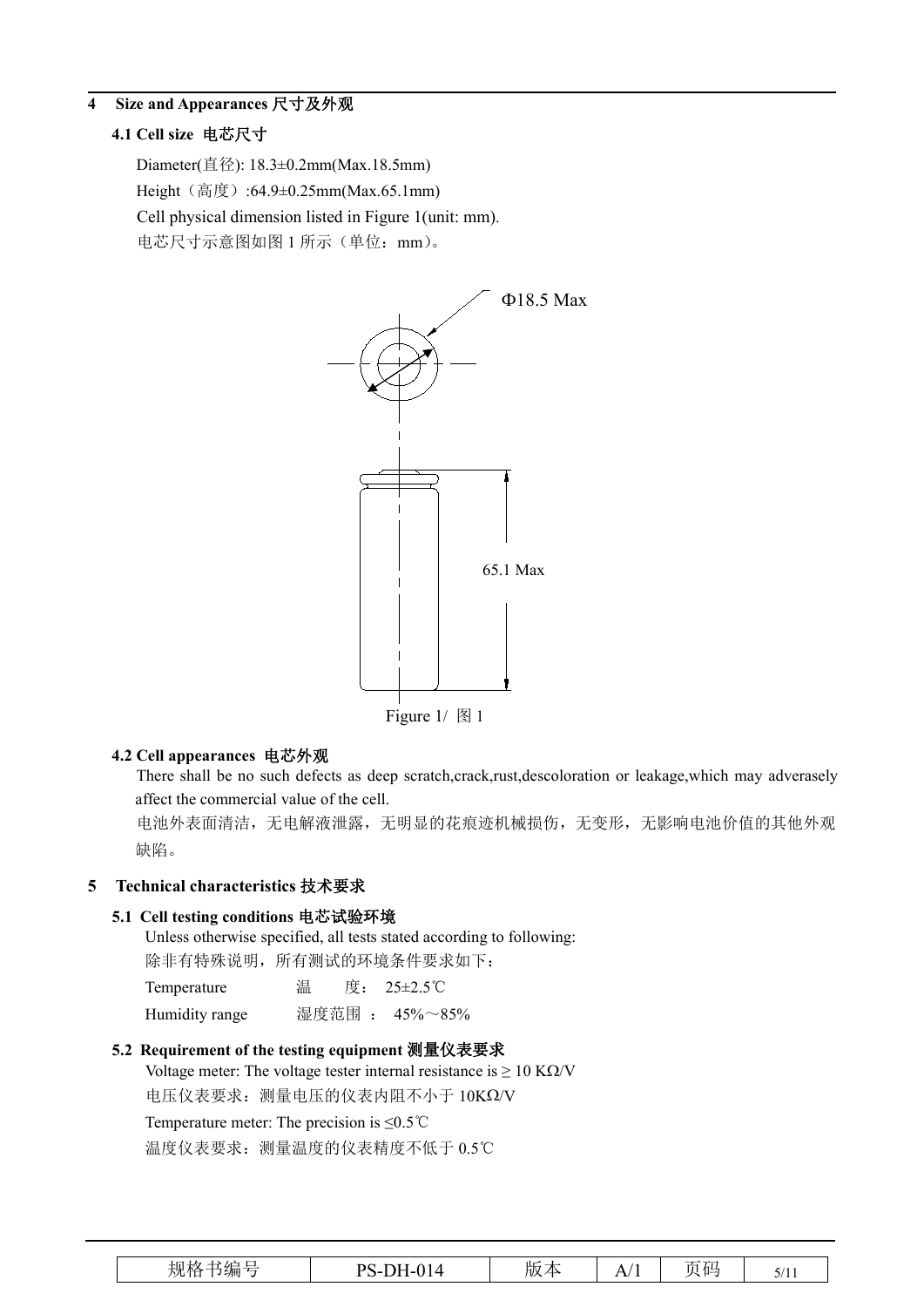|           |                     | 5.3 Electronic performance 电性能                                                                                                                                                                                                                                                                                                                                                                                                                                                                                                                                                           |                                                                                                                                                                                                      |
|-----------|---------------------|------------------------------------------------------------------------------------------------------------------------------------------------------------------------------------------------------------------------------------------------------------------------------------------------------------------------------------------------------------------------------------------------------------------------------------------------------------------------------------------------------------------------------------------------------------------------------------------|------------------------------------------------------------------------------------------------------------------------------------------------------------------------------------------------------|
| NO.<br>序号 | <b>ITEM</b><br>检测项目 | <b>TESTING METHOD</b><br>测试条件与方法                                                                                                                                                                                                                                                                                                                                                                                                                                                                                                                                                         | <b>CRITERION</b><br>性能标准                                                                                                                                                                             |
| 5.3.1     | 标准充电                | Under $25 \pm 2.5^{\circ}$ C, it can be charged to 4.2V with constant current of<br>0.5C, and then, charged continuously with constant voltage of 4.2V<br>until the charged current is 0.01C.指在 25±2.5℃环境下, 以 0.5C 的<br>电流恒流充电至单体电芯电压 4.2 V 后, 转为恒压 4.2 V 充电, 至<br>充电电流小于 0.01C 时, 停止充电。                                                                                                                                                                                                                                                                                                 |                                                                                                                                                                                                      |
| 5.3.2     | 标准放电                | Under $25 \pm 2.5$ °C, it can be discharged to the voltage of 2.75V with<br>constant current of 0.5C.指在 25±2.5℃环境下, 以 0.5C 的电流恒流<br>放电至单体电芯电压 2.75 V。                                                                                                                                                                                                                                                                                                                                                                                                                                    |                                                                                                                                                                                                      |
| 5.3.3     | 额定容量                | Under $25 \pm 2.5^{\circ}$ C, It means the capacity value of being discharged by<br>5-hours rate to end voltage 2.75 V, which is signed Cap, the unit is<br>mAh.指在 25±2.5℃环境下, 以 5 小时率放电至终止电压 2.75 V 时<br>的容量, 以 Cap 表示, 单位为毫安培时(mAh)。                                                                                                                                                                                                                                                                                                                                                   | $\geq$ 2950mAh                                                                                                                                                                                       |
| 5.3.4     | 倍率放电                | Under $25\pm2.5^{\circ}$ C, after 0.5C standard charged, rest for 10min and then<br>discharge at 0.5C, 1C, 3C, 5C to the discharge cut-off voltage 2.75<br>respectively. Charge/discharge cycle can be conducted for 3 times<br>before meeting the Standards。指在 25±2.5℃环境下, 以 0.5C 倍率将<br>电池充饱电后, 搁置 10 分钟, 分别以 0.5C、1C、3C、5C 倍率放<br>电至 2.75V。循环三次, 当有一次达到标准, 即达到标准要求。                                                                                                                                                                                                                   | Discharge capacity/Nominal<br>capacity*100%<br>放电容量/标称容量*100%<br>$0.5C \ge 100\%$<br>$1C \geq 97\%$<br>$3C \geq 95\%$<br>5C≥90%                                                                      |
| 5.3.5     | 温度放电                | Under $25\pm2.5^{\circ}$ after 0.5C standard charged, rest for 30min after the<br>temperature per at the test temperature.keep the cell stay the test<br>temperature $16 \sim 24$ H, then discharge at 0.2C to the discharge cut-off<br>voltage 2.75V.指在 25±2.5℃环境下, 以 0.5C 倍率将电池充饱电后,<br>在 30min 之内温度升/降至测试温度。在测试温度下搁置 16-24H 后,<br>用 0.2C 放电至 2.75V。                                                                                                                                                                                                                                   | Discharge capacity/25 $\degree$ C<br>discharge capacity*100%<br>放电容量/标称容量*100%<br>$-10^{\circ}$ C $\geqslant$ 60%<br>$0^{\circ}C \ge 80\%$<br>$25^{\circ}C \ge 100\%$<br>$55^{\circ}$ C $\geq 100\%$ |
| 5.3.6     | 常温荷电<br>保持能力        | Under $25 \pm 2.5^{\circ}$ C, tested the initial condition and initial capactiy of<br>battery. Store for 28 days after standard charged, tested the final<br>condition of battery. Then discharge at 0.5C to the discharge cut-off<br>voltage 2.75V, tested the residual capacity of battery.0.5C/0.5C tested<br>the recovery capacity of battery. Charge/discharge cycle can be<br>conducted for 3 times before meeting the standards.指在 25±2.5℃环境<br>下, 测量电池初始状态和初始容量, 电池标准充电后, 开路放置30<br>天, 测量电池最终状态; 以 0.5C 放电至 2.75V, 测量电池剩余容量;<br>0.5C/0.5C 测量电池的恢复容量。可循环三次, 当有一次达到标准,<br>即达到标准要求。 | Residual capacity $\geq$<br>Nominal capacity*85%<br>剩余容量 ≥标称容量<br>$*85%$<br>Recovery capacity≥Nominal<br>capacity*90%<br>恢复容量 ≥标称容量<br>*90%                                                          |
| 5.3.7     | 循环寿命                | Under $25\pm2.5^{\circ}$ C, 0.5C charge the battery, test for 10min, discharge at<br>25A to cut-off voltage. After discharging , rest 10min, then do charge and<br>discharge cycle more than300 times.指在 25±2.5℃环境下, 以 0.5C 充<br>饱电之后, 搁置 10 分钟, 用 1.3A 放电至终止电压, 放电结束后搁<br>置 10 分钟, 再进行下一次充放电循环, 连续进行充放电循环 300<br>次。                                                                                                                                                                                                                                                                     | Capacity retention rate $\geq 80\%$<br>容量保持率≥80%                                                                                                                                                     |
| 5.3.8     | 存储性能                | Under 25±2.5℃, charge to the voltage of 3.80±0.02V, before<br>storage, measured the initial condition and initial capacity of battery.<br>Store for 3 months, 6 months, 12 months at room temperature, measured<br>the final condition of battery. Then conduct 0.5C/0.2C cylce for 3 times<br>to record the discharge time of the battery.指在 25±2.5℃环境下, 测量<br>电池的初始容量, 电池充电至 3.80±0.02V 后, 测量电池存储前的初<br>始状态,分别室温储存3月、6月、12月后,测量电池的最终状态,<br>然后以 0.5C/0.2C 循环 3 次记录电池的放电时间。                                                                                                              | the discharge time of 0.2C<br>0.2C 放电时间<br>3 months( $\text{F}$ ) $\geq 4.5$ h<br>6 months( $\text{F}$ ) $\geq 4.25$ h<br>12 months( $\text{F}$ ) $\geq 4.0$ h                                       |

| $\mathbf{1}$<br>〃へ<br>. .<br>ັ້ນ | 4E                    | DС<br>ъ. | 1. I<br>HIV.<br>$\overline{\phantom{a}}$ | ——<br>--<br>hΓ<br>$\mathbf{r}$ | $\overline{\phantom{a}}$ |
|----------------------------------|-----------------------|----------|------------------------------------------|--------------------------------|--------------------------|
|                                  | <b>AZLITE</b><br>→ プ門 |          |                                          |                                | $\omega$                 |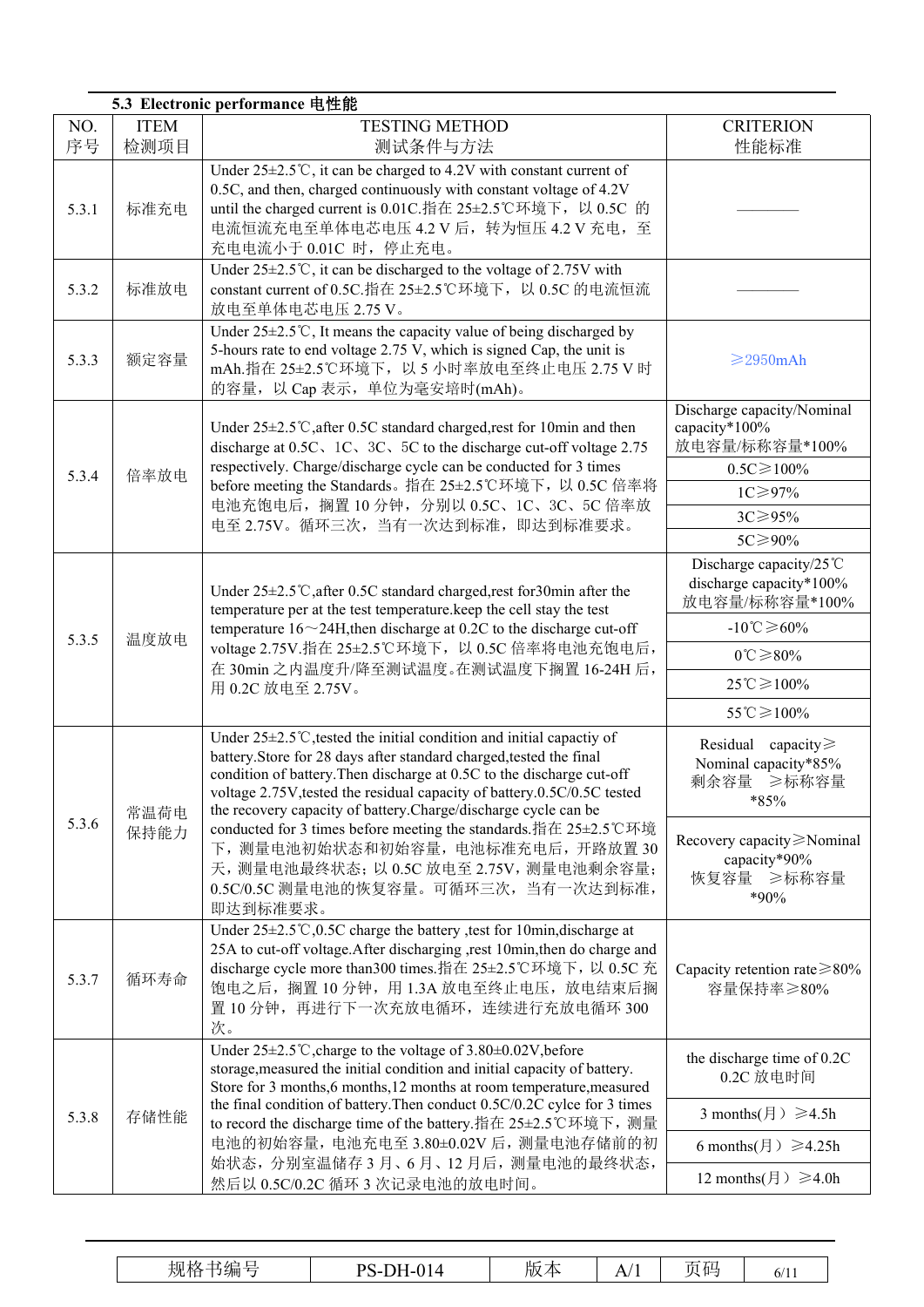| <b>5.4 Mechanical characteristics</b> |                     |                                                                                                                                                                                                                                                                                                                                                                                                                                                                                                                                                                                                                                                                                                 |                                                                                                                                                                  |  |  |
|---------------------------------------|---------------------|-------------------------------------------------------------------------------------------------------------------------------------------------------------------------------------------------------------------------------------------------------------------------------------------------------------------------------------------------------------------------------------------------------------------------------------------------------------------------------------------------------------------------------------------------------------------------------------------------------------------------------------------------------------------------------------------------|------------------------------------------------------------------------------------------------------------------------------------------------------------------|--|--|
| NO.<br>序号                             | <b>ITEM</b><br>检测项目 | <b>TESTING METHOD</b><br>测试条件与方法                                                                                                                                                                                                                                                                                                                                                                                                                                                                                                                                                                                                                                                                | <b>CRITERION</b><br>性能标准                                                                                                                                         |  |  |
| 5.4.1                                 | Drop<br>跌落          | Standard charge. Then let it self fall off from a height of 1m(the lowest<br>height) to a smooth hardwood with the thick of 20mm. The drop is<br>implemented totally for 3 times. Discharge at 1C to the cut-off<br>voltage, then test the discharge time of the battery. 电池标准充电后, 测<br>量电池的初始状态, 将电池样品由高度(最低点高度)为1.0m的<br>位置从 XYZ 正负六个方向跌落到 20mm 厚木板上。跌落完成后测<br>量电池的最终状态, 然后以 1C 放电至 2.75V, 测量电池的放电时<br>间。                                                                                                                                                                                                                                                                                     | Exterior appearance apparent<br>stain, leakage, somke and<br>exposion.<br>电池无明显损伤,漏液,冒<br>烟或是爆炸。<br>Discharge time $\geq 51$ min.<br>1C 放电时间不少于 51min.           |  |  |
| 5.4.2                                 | Vibration<br>振动     | Standard charge. Install battery on the vibration table, adjust the<br>equipment according to the following vibration and amplitude<br>frequency. From X, Y, Z three directions in $10\text{Hz} \sim 55\text{Hz}$ sweep<br>vibration to sweep for 30mins with the sweep frequency speed rate at<br>loct/min: Vibration frequency :10Hz~30Hz(single amplitude).<br>Displacement amplitude (single):0.38mm\Amplitude frequency:30Hz~<br>55Hz(single amplitude)\Displacement amplitude(single):0.19mm<br>电<br>池标准充电后, 将电池安装在振动台面上, 按下面振动频率和对应<br>的振幅调整好实验设备。X,Y,Z 三个方向上每个方向上从 10Hz~<br>55Hz 环扫频振动 30mins,扫频速度 1oct/min:振动频率: 10Hz~<br>30Hz、位移幅值(单幅): 0.38mm\振幅频率: 30Hz~55Hz、位移<br>幅值 (单幅) : 0.19mm | Exterior appearance apparent<br>stain, leakage, somke and<br>exposion.<br>电池无明显损伤,漏液,冒<br>烟是爆炸。<br>Cell voltage no less than<br>nominal voltage.<br>电池电压不低于标称电压。 |  |  |

# **5.5 Environmental characteristics** 环境适应性能

| NO.   | <b>ITEM</b>                      | <b>TESTING METHOD</b>                                                                                                                                                                                                                                                                                                                     | <b>CRITERION</b>                                                                                                                                                      |
|-------|----------------------------------|-------------------------------------------------------------------------------------------------------------------------------------------------------------------------------------------------------------------------------------------------------------------------------------------------------------------------------------------|-----------------------------------------------------------------------------------------------------------------------------------------------------------------------|
| 序号    | 检测项目                             | 测试条件与方法                                                                                                                                                                                                                                                                                                                                   | 性能标准                                                                                                                                                                  |
| 5.5.1 | Heat cycle<br>properties<br>温度循环 | Standard charge. Put the battery into a $75 \pm 2^{\circ}$ for 48h, then put it into<br>a -20 $\degree$ C for 6h, and then store it for 24h at room temperature. Observe<br>the variation of the battery's appearance.电池标准充电后, 在环境温<br>度为75±2℃的条件下开路放置48h, 然后再-20℃条件下开路放置<br>6h,最后在室温条件下开路放置 24h,观察电池外观变化。                                | Exterior appearance apparent<br>stain, leakage, somke and<br>exposion.<br>电池无明显损伤,漏液,冒<br>烟或是爆炸。                                                                      |
| 5.5.2 | Static<br>humidity<br>恒温恒湿       | Standard charge. Put the battery into a $40\pm5^{\circ}$ and 95%RH chamber<br>for 168h, then get it out and store it for 2h at room temperature. Observe<br>the variation of the battery's appearance and then discharge at 1C to<br>the cut-off voltage.电池标准充电后, 至于温度为 40±5℃, 相对湿度<br>为 95%的恒温恒湿箱中, 搁置 48h, 取出电池搁置 2h,以 1C 放电至<br>2.75V. | Exterior appearance apparent<br>stain, leakage, somke and<br>exposion.<br>电池无明显损伤,漏液,冒<br>烟或是爆炸。 Discharge<br>time no less than 36mins.<br>电池 1C 放电时间不低于<br>$36$ min. |

| $\sim$<br>$  -$<br>土生<br>DH-014<br>$PS_{-1}$ .<br>$-1$<br>亓 石二<br>--<br>$\mathbf{A}$<br>历义.<br>A/<br>$\sqrt{3}$<br>-<br>→ ラナサリ<br>.<br>ັ | $  -$<br>$\cdot$ $\cdot$ $\cdot$ $\cdot$ |
|------------------------------------------------------------------------------------------------------------------------------------------|------------------------------------------|
|------------------------------------------------------------------------------------------------------------------------------------------|------------------------------------------|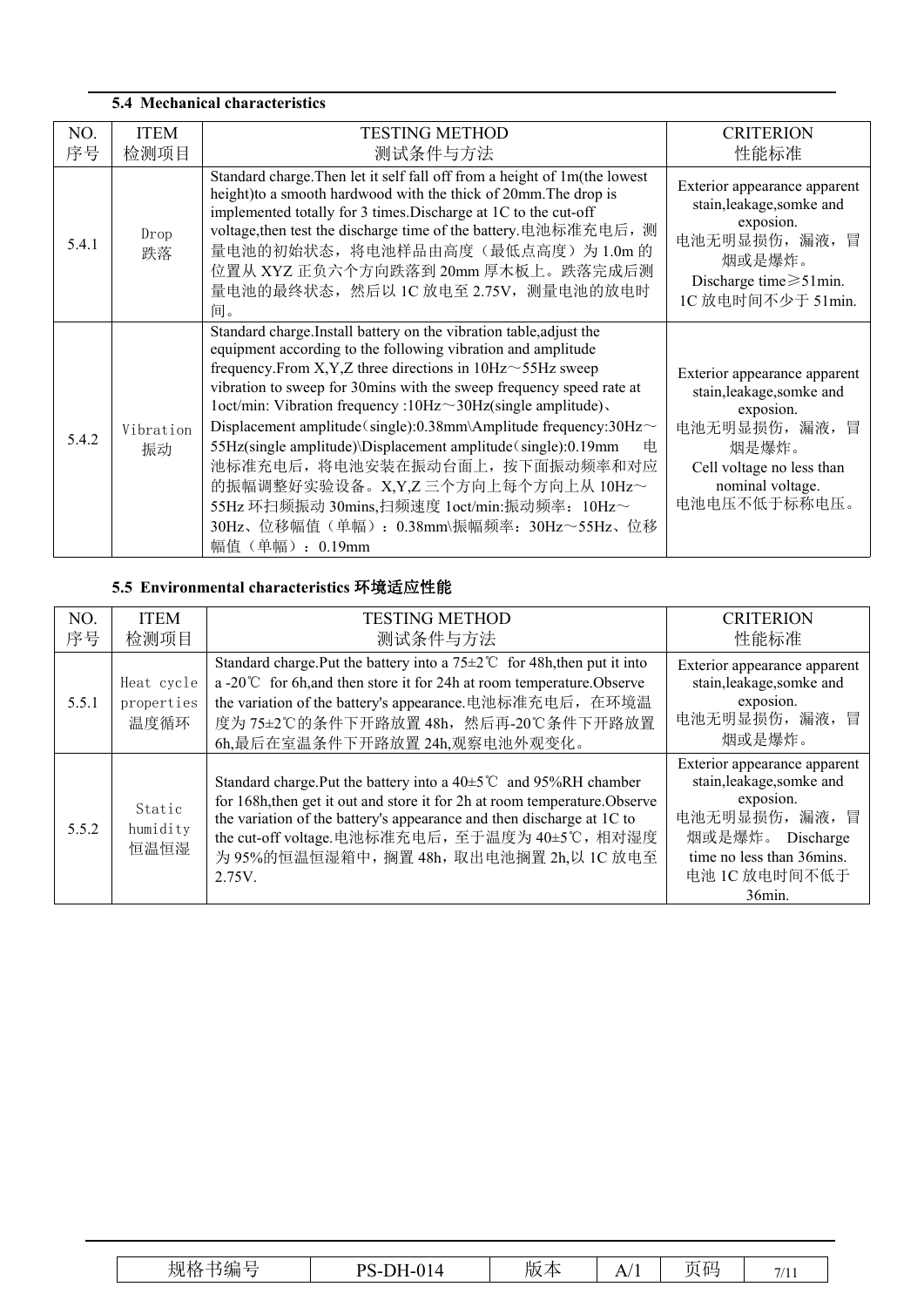|           |                                       | 5.6 Safety characteristics 安全性能                                                                                                                                                                                                                                                                                                                                                                                                                                                                                                                                                                                                                                  |                                                                                                                                                     |
|-----------|---------------------------------------|------------------------------------------------------------------------------------------------------------------------------------------------------------------------------------------------------------------------------------------------------------------------------------------------------------------------------------------------------------------------------------------------------------------------------------------------------------------------------------------------------------------------------------------------------------------------------------------------------------------------------------------------------------------|-----------------------------------------------------------------------------------------------------------------------------------------------------|
| NO.<br>序号 | <b>ITEM</b><br>检测项目                   | <b>TESTING METHOD</b><br>测试条件与方法                                                                                                                                                                                                                                                                                                                                                                                                                                                                                                                                                                                                                                 | <b>CRITERION</b><br>性能标准                                                                                                                            |
| 5.6.1     | Overcharge<br>test<br>过充测试            | The cell is discharged following the standard discharge method. Apply<br>a 5V power supply and a 1C charge current for 3.5hrs.<br>电芯按照标准放电方式放完电后, 采用 1C 电流 5V 电压恒流恒压<br>充电 3.5 小时。                                                                                                                                                                                                                                                                                                                                                                                                                                                                               | No flame, No fire, No<br>explode<br>电芯不冒烟、不起火、不爆<br>炸                                                                                               |
| 5.6.2     | 130°Chot<br>oven test<br>130℃热箱<br>测试 | The cell is charged following the standard charge method. After<br>charging the cell is put in the oven. And then the oven temperature will<br>be ramped at 5°C per minute to 130°C and held at 130°C. When the<br>temperature of the cell reach 130℃, the cell is maintained in the 130℃<br>oven for a maximum of 60 minutes or until a fire or explosion is<br>obtained, whichever comes first. Record the time that the cell<br>temperature reaches $130^{\circ}$ and the time when a fire or explosion<br>occurs.<br>电芯按照标准充电方式充满电后,将电芯放进热箱里,然后将热箱<br>按 5℃/min 升温到 130℃, 当电芯的温度也达到 130℃时, 电芯在<br>热箱 130℃环境下保持 60 分钟或者电芯起火爆炸为止。记录电芯<br>温度升至130℃起直到电芯起火或爆炸的时间。 | When the temperature of the<br>cell is $130^{\circ}$ C.<br>Cell must not fire or explode<br>in 60 minutes<br>电芯表面温度达到 130℃后<br>的60分钟内,电芯不起火、<br>不爆炸 |
| 5.6.3     | Crush test<br>挤压测试                    | After charging a cell following the standard charge method, the cell<br>shall be crushed between two flat surfaces. The direction of the<br>crushing force shall be vertical to axis of the cylinder. The crushing<br>force is to be applied by a hydraulic ram with a 32mm diameter piston.<br>Crushing force is approximately 13 KN. Once the maximum pressure<br>has been obtained it is to be released.<br>电芯按照标准充电方式充满电后,放在两个平整的表面进行挤压测<br>试, 压力器必须施加一个与圆柱电芯轴向垂直的力, 平压于电芯。<br>采用 32 mm 直径的液压活塞, 所用压力为 13 KN, 一旦达到最大<br>压力值, 即释放压力。                                                                                                                          | No flame, No fire, No.<br>explode<br>电芯不冒烟、不起火、不爆<br>炸                                                                                              |
| 5.6.4     | Impact test<br>重物冲击测<br>试             | Cell shall first be charged according to standard charge method, then<br>the battery cell was placed on a flat surface so that the longitudinal<br>axis of the battery cell shall be parallel with it.<br>A 7.9mm diameter bar is to be placed across the center of the sample.<br>A.9.1kg weight is to be dropped from a height of 61cm on the sample.<br>电芯按照标准充电方式充满电后,水平放置于一个与电芯纵轴平行<br>的平板。将一直径Φ7.9mm 的棒放在样品中心, 让重量 9.1kg 的重<br>物从 610mm 的高度落到实验电芯上。                                                                                                                                                                                                        | No flame, No fire, No<br>explode<br>电芯不冒烟、不起火、不爆<br>炸                                                                                               |

#### **6 Handling of Cells**(电池操作注意事项)

Prohibition short circuit(禁止电池短路)

Never marke short circuit cell.It generates very high current which causes heating of the cells and may cause electrolyte leakage are very dangerous.The lithium ion tabs may be easily short-circuited by putting them on conductive surface.Such outer short circuit may lead to heat generation and damage of the cell. An appropriate circuitry with PCM shall be employed to protect accidental short circuit of the battery pack.

避免电池短路。短路会产生很高的电流而使电池发热以及电解液泄漏,产生有毒气体使非常危险的。 极片连接在导电物体表面很容易短路,外部短路会导致发热及损害电池。选用一个适当的保护电路可以在 意外短路时保护电池。

#### **7 Notice for Designing Battery Pack**(电池外壳设计注意事项)

7.1 Pack toughness(外壳坚韧度)

Battery pack should have sufficient styength and the lithium ion cell inside should be protected from mechanical shocks.

电池外壳应该有足够的机械强度,使锂电池免受机械撞击。

7.2 Cell fixing(电池的固定)

| 规格<br>书编<br>--<br>$\sim$ | <b>PS</b> -.<br>$\sim$ $\sim$<br>◝<br>4-014<br>. .<br>$\sim$ | 版<br><b>CONTRACTOR</b><br>⚠ | $\cdot$ .<br>$\mathbf{r}$ | $\cdot$ .<br>但<br>IJ | Q/1<br>0/11 |
|--------------------------|--------------------------------------------------------------|-----------------------------|---------------------------|----------------------|-------------|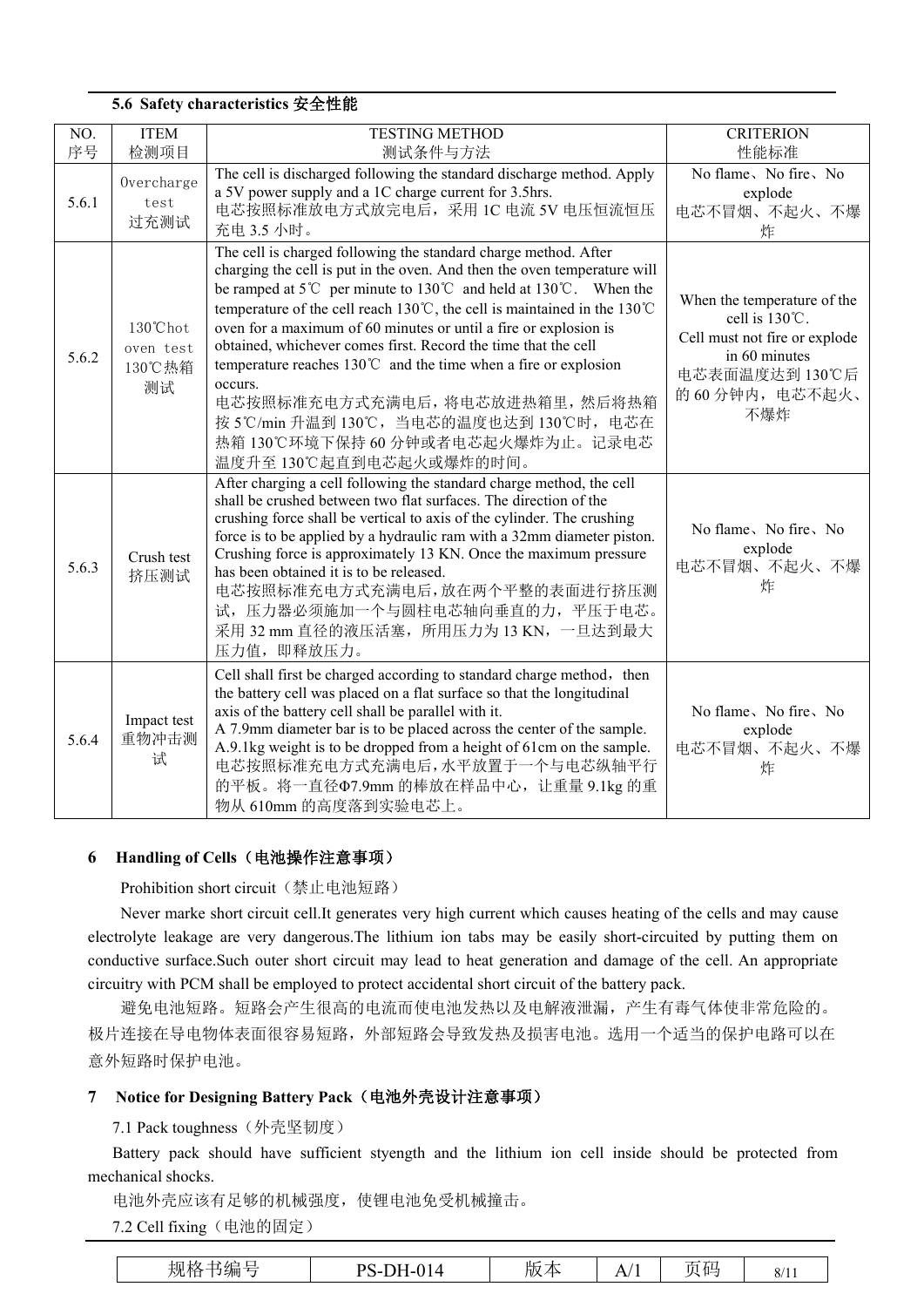The lithium ion cell should be fixed to the battery pack by its large surface area. No cell movement in the battery pack should be allowed.

电池最大面积的一面应该固定在外壳上,安装后电池不能有松动。

7.3 Inside design (外壳内部设计)

No sharp edge components should be insides the pack containing the lithium ion cell.

外壳内安装电池的部位不应有锋锐边。

7.4 Tab connection(极片连接)

Spot welding is recommended for lithium ion tab connection method.

Battery pack should be designed that shear force are not applied to the lithium ion tabs.

If apply manual solder met hod to connect tab with PCM.below notice is very important to ensure battery performance:

The solder iron should be temperature controlled and ESD safe;

Soldering temperature should not exceed 350℃;

Soldering time should not be longer than 3s;

Soldering times should not exceed 5 times ,Keep battery tab cold down before next time soldrictlyg ;

Directly heat cell body is strictly prohibited ,Battery may damaged by heat above approx.100℃.

建议使用点焊焊接方法:外壳设计应考虑使极片不受外力。

如果使用人工焊接保护板,下面的注意事项对于确保电池性能非常重要:

焊接烙铁的温度必须可控且可防静电;

焊接时对烙铁的温度不能超过 350℃;

焊锡时间不能超过 3 秒钟;

焊锡次数不能超过 5 次, 待极片冷却后才能进行下一次焊锡;

严禁直接加热电池,高于 100℃会损害电池。

7.5 For mishaps(针对意外事件)

Battery pack should be designed not to generate heat even when leakage occurs due to mishaps.

1)Isolate PCM (Protection Circuit Module) form leaked electrolyte as perfectly as perfectly as possible.

2)Avoid narrow spacing between bare circuit patterns with different voltage.(Including around connector)

3)Lithium ion battery should not have liquid from electrolyte ,but in case if leaked electrolyte as possible touch bare circuit patterns ,higher potential terminal material may dissolve and precipitate at the lower potential terminal ,and may cause short circuit ,The design of the PCM must have this covered.

发生意外时,外壳设计应考虑即使在电池出线漏液时也不会发热。

1)尽量把保护电路与渗透的电解液隔离开。

2)在不同的电压情况下避免出现小间距的裸露电路—包括插头的周围。

3)锂电池不应该有来自电解液的液体,但是一旦发生电解液渗透触及裸露电路,高电势端接子材料可能 会溶解然后沉淀到低电势端接子,可能会造成短路。保护板的设计须含有覆盖保护层。

#### **8 Notice for Assembling Battery Pack**(电池装配注意事项)

Shocks ,high temperature ,or contacts of sharp edge components should not be allowed in battery pack assembling process.

在电池装配过程中不允许撞击、高温或接触尖锐部分。

### **9 Others** (其它)

9.1 Cell connection (电池连接)

1) Direct soldering of wire leads or devices to the cell is strictly prohibited.

2) Lead tabswith pre-soldering may cause damage of components ,such as separator and insulator .by heat generation.

| Q/1<br><i>,</i> , , , | A/ | 版。<br>$\Delta$ | PS-DH-<br>$-014$ | $\sim$<br>$\sqrt{2}$<br>规格<br>书编 |
|-----------------------|----|----------------|------------------|----------------------------------|
|-----------------------|----|----------------|------------------|----------------------------------|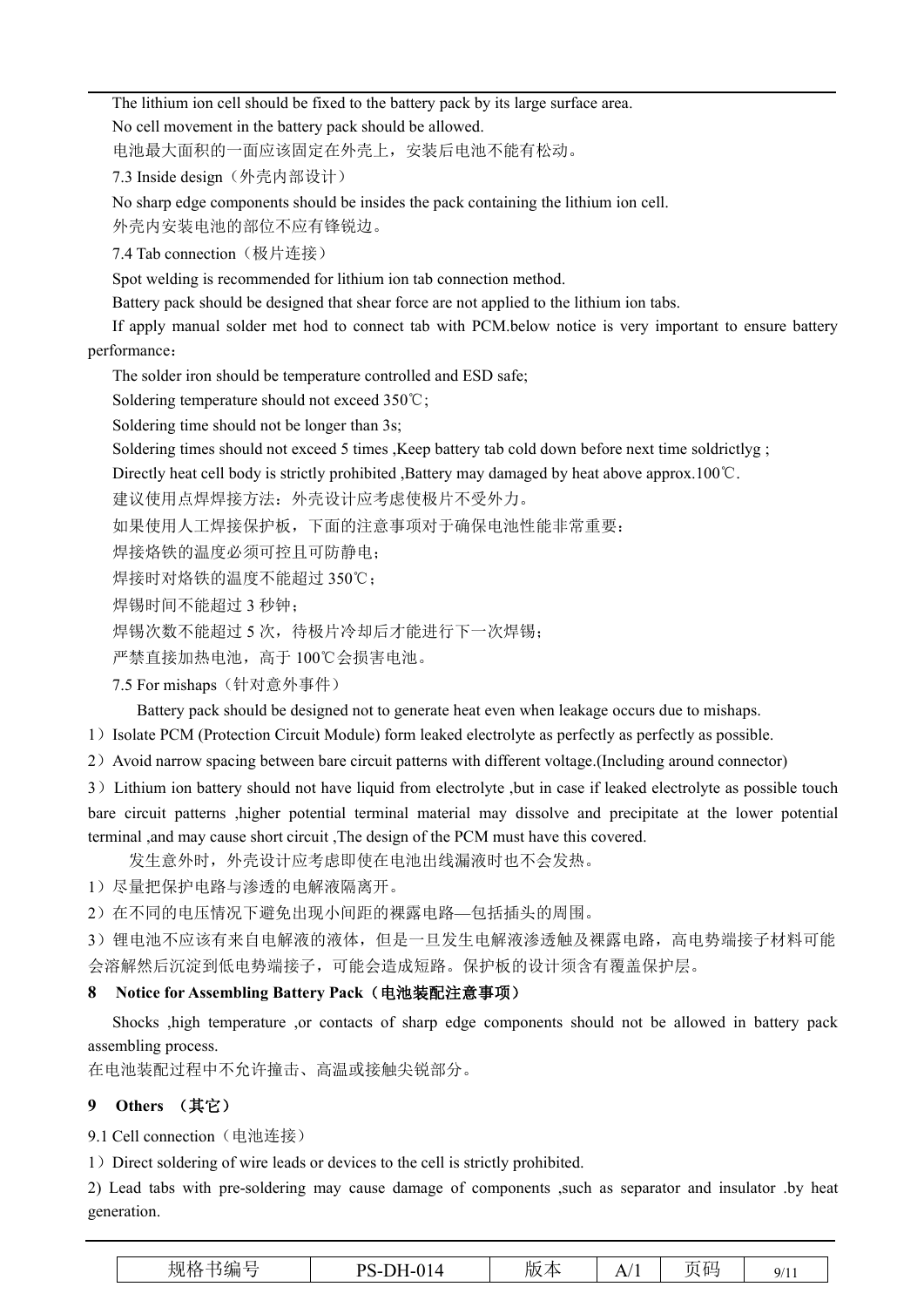1)严禁直接焊接引线或设备到电池上。

2)极片在焊接引线之前应该先点焊到电池上,直接与电池热焊接,产生的热量会使电池的隔离体及绝缘 体受损。

9.2 Prevention of short circuit within a battery pack (电池内部的短路预防)

Enough insulation layers between wiring and the cells shall be used to maintain extra safety protection.

The battery pack shall be structured with no short circuit within the battery pack ,which may cause generation of smoke or firing.

在电池和引线之间应该有足够的绝缘层用于安全保护。电池的包装构成应没有导致起烟起火的短路情况。

9.3 Prohibition of disassembly (禁止拆卸)

1) Never disassemble the cells

The disassembling may generate internal short circuit in the cell ,which may cause gassing ,firing ,explosion ,or other problems.

2) Electrolyte is harmful

Lithium ion battery should not have liquid from electrolyte flowing ,but in case the electrolyte come into contace with the skin ,or eyes ,physicians shall slush the electrolyte immediately with fresh water and medical advice is to be sought.

1) 不要拆卸电池。

拆卸电池会发生电池内部短路,会引起起火、爆炸、有害气体或其它问题。

2) 电解液是有害的。

9.4 Prohibition of dumping of cells into fire(不要把电池倾倒于火中)

Never incinerate nor dispose the cells in fire .These may cause explosion of the cells ,which is very dangerous and is prohibition.

不要把电池浸泡在液体当中,像清水、海水及非酒精饮料、果汁、咖啡或其它的饮料中。

9.6 Battery cells replacement (更换电池)

The battery replacement shall be done only by either cells supplier or device supplier and never be done by the user.

更换电池应由电池生产商或设备供应商完成,用户不用自行更换。

9.7 Prohibition of use of damaged cells(禁止使用损坏的电池)

The cells might be damaged during shipping by shock .If any abnormal features of the cells are found such as damages in a plastic envelop of the cell, deformation of the cell package , smelling of an electrolyte , an electrolyte leakage and others ,the cells shall never be used any more .The cells with a smell of the electrolyte or a leakage shall be placed away from fire to avoid firing or explosion.

电池可能在出货途中碰撞而受损。如果发现电池有异常,例如包装损坏、包装包裹变形,有电解液的 味道、发现漏液等等,不要再使用这些电池如果有电解液的味道或出现漏液,电池放置应该远离火源避免 起火爆炸。

#### **10 Period of Warranty**(保质期)

The period of warranty is one year from the date of shipment . Masscore guarantees to give a replacement in case of cells with defects proven due to manufacturing process instead of the customer abuse and misuse.

电池的保质期从出厂日期(喷码)开始起 1 年。如果证明电池的缺陷是在制造过程中形成的而不是由 于用户滥用及错误使用造成,伊可芯公司负责退换电池。

#### **11 Storing the Batteries**(电池的存放)

The batteries should be stored at room temperature ,charged to about 30% to 50% of capacity .We recommend that batteries be charged about once per half a year to orevent over discharge.

电池应当在温室下存放,应充到 30%至 50%的电量。如长时间储存,建议每半年充一次电,以防止电 池过放电。

| $-$<br>Ш<br><b>PS-DH-014</b><br>页码<br>. .<br>- 71<br>10/11<br>hJX.<br>$\sqrt{2}$<br>÷<br>. . |
|----------------------------------------------------------------------------------------------|
|----------------------------------------------------------------------------------------------|